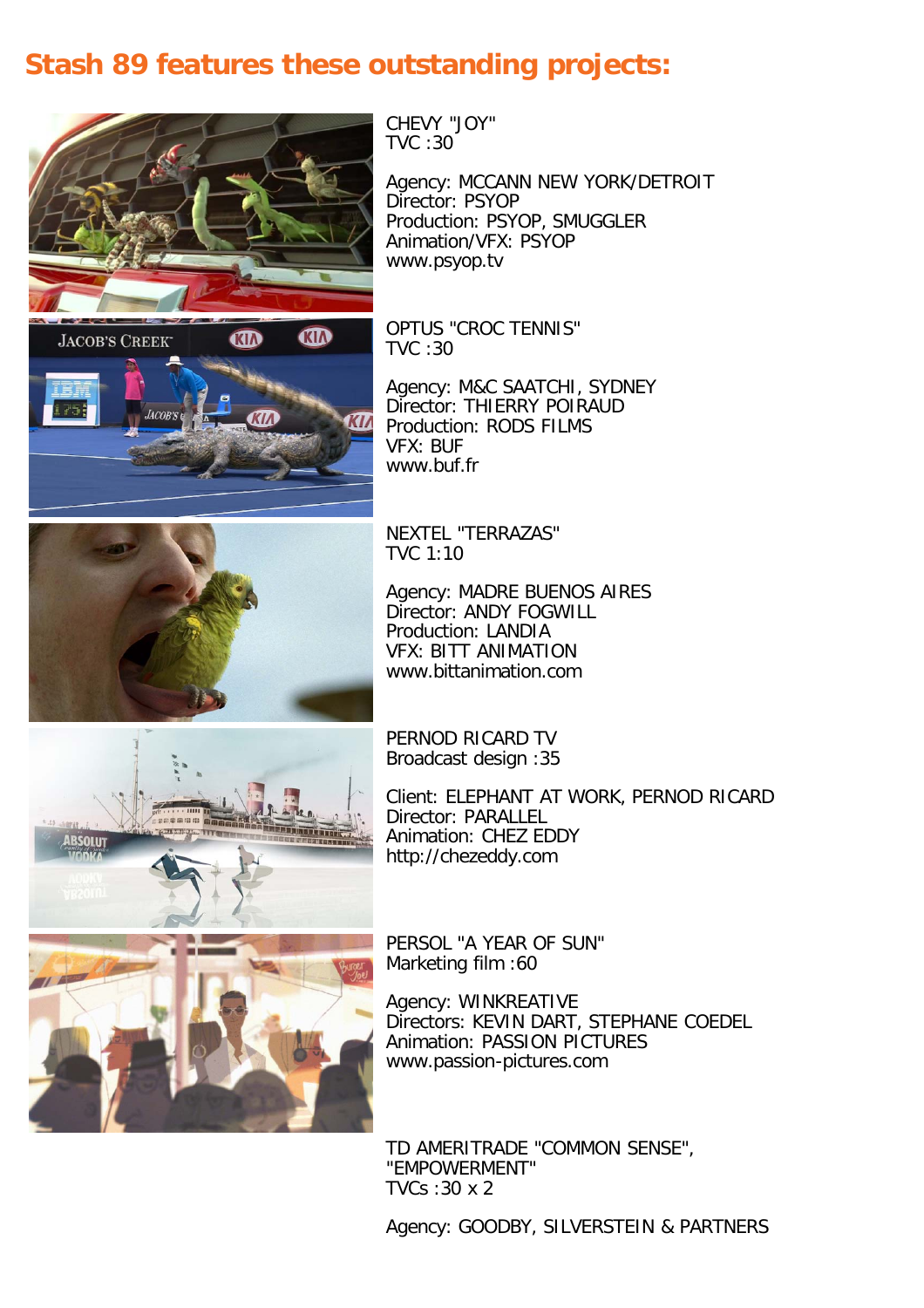



Director: PSYOP LA Production: SMUGGLER A nimation: PSYOP LA www.psyop.tv

CISCO "ROBOTARM" TVC :30

Agency: OGILVYWEST Director: DAVID ROSENBAUM Production: MOTHERSHIP Animation: DIGITAL DOMAIN www.digitaldomain.com



RED BULL "SIGNATURE SERIES" Broadcast design 1:22

Director: SCOTT DUNCAN Production: OTHER FILMS Design/VFX: SPONTANEOUS www.spon.com



AXN LATIN AMERICA Broadcast design / TVC :30

Client: SONY PICTURES LATIN AMERICA Director: PLENTY Animation: PLENTY www.plenty.tv



VIDEO MUSIC BRAZIL 2011 Broadcast design 2:14

Client: MTV BRAZIL Director: CONSULADO www.consulado.tv Animation: ATOMO FX www.atomovfx.com.br

FOX CLASSICS Broadcast design :60

Client: FOX CLASSICS AUSTRALIA Directors: THE DMC INITIATIVE Animation: THE DMC INITIATIVE www.thedmci.com.au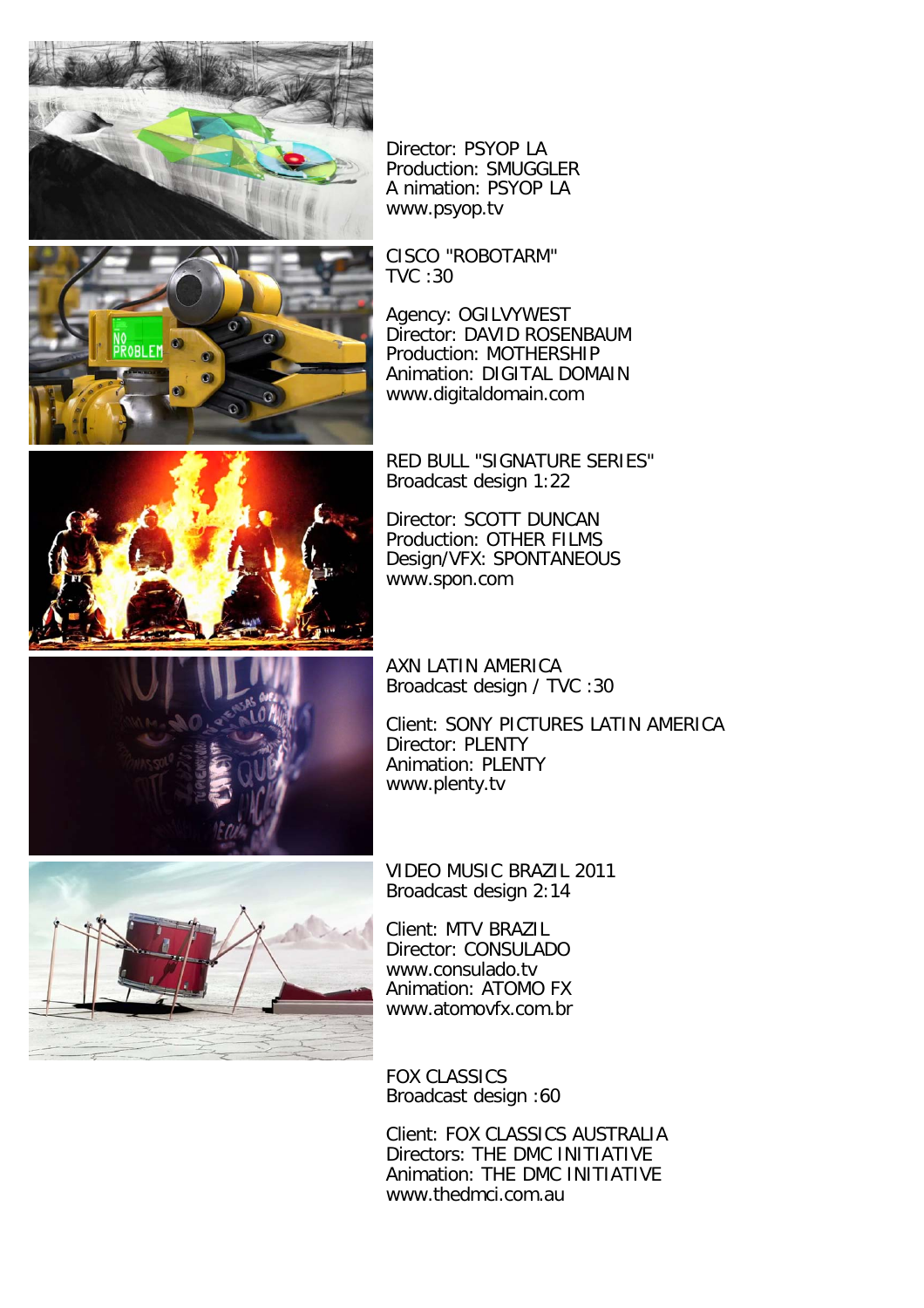



BILL MAHER "IRRITABLE BOWL SYNDROME" Web film 2:13

Director: FRASER DAVIDSON Animation: FRASER DAVIDSON www.fraserdavidson.co.uk



"THE HISTORY OF MAGAZINES" Short film 2:54

Director: BEN COLLIER-MARSH Animation: ADDICTION LONDON www.addictionworldwide.com



MOTIONPOEMS "WHEN AT A CERTAIN PARTY IN NYC" Short film 1:58

Director: AMY SCHMITT Animation: MOTION504 www.motion504.com

NOVA'S BASEMENT "STOP HURTING" Music video 4:01

Director: GARETH AXFORD Animation: GARETH AXFORD www.iamaxford.com

WILLIAM WAHL "LASS ES SCHNEIEN" Music video 3:18

Record label: EMI RECORDS Director: ROGIER WIELAND Animation: ROGIER WIELAND www.rogierwieland.nl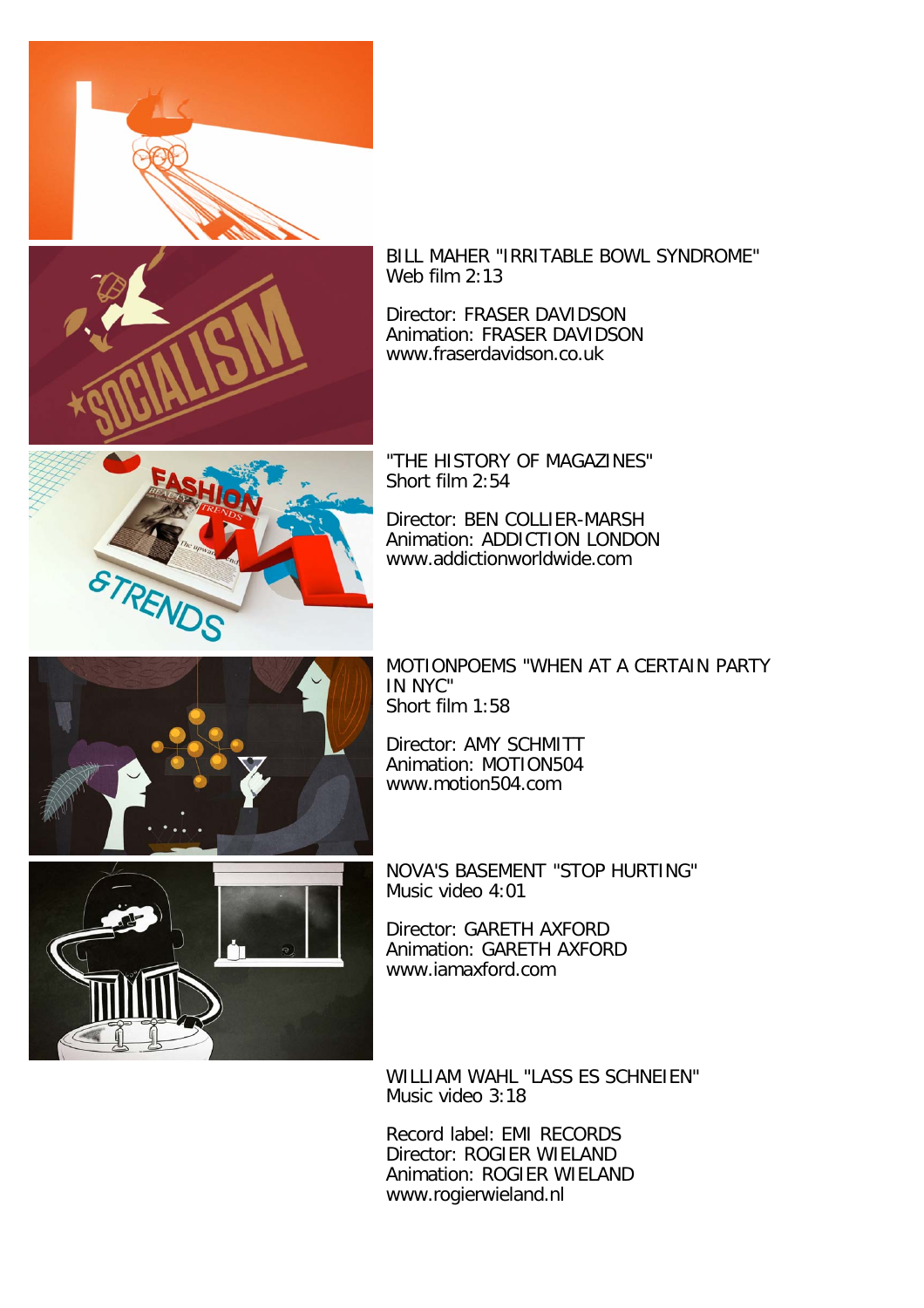



JUSTICE "ON 'N' ON" Music video 3:19

Record label: ED BANGER RECORDS Director: ALEX COURTES Production: DIVISION VFX: MATHEMATIC www.mathematic.tv



ALL INDIA RADIO "RIPPLED" Music video 3:57

Director: DARCY PRENDERGAST Animation: OH YEAH WOW www.ohyeahwow.com



DANGER MOUSE / DANIELE LUPPI "TWO AGAINST ONE" Music video 2:20

Record label: EMI Directors: CHRIS MILK, ANTHONY SCHEPPERD Animation: ANTHONY SCHEPPERD www.themanimator.com

"BABOON" Short film 2:30

Director: EINAR BALDVIN School: UNIVERSITY OF SOUTHERN CALIFORNIA

"GENESIS" Short film 2:27

Director: ANDREAS WANNERSTEDT Animation: ANDREAS WANNERSTEDT www.andreaswannerstedt.se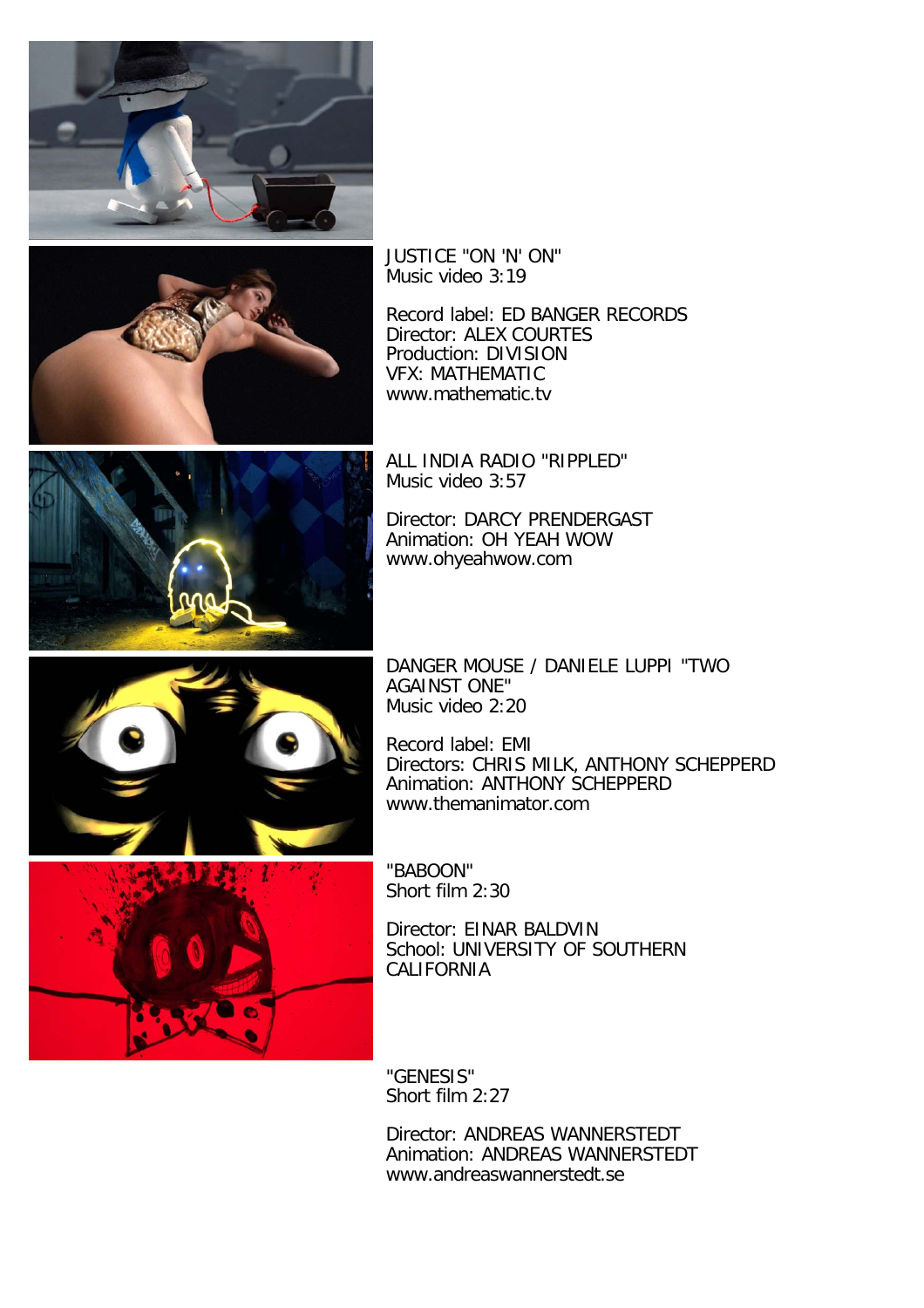



"AUTOBOT" TVC :69

Client: DRIDCO/DEMOTORES Director: PABLO ROMANO Production: SALADO VFX: 3DELIVERY www.tresdelivery.com

TOYOTA AVENSIS "OWN THE ROAD" TVC :60

Agency: SAATCHI SAATCHI DESIGN Director: KRISTIAN ANDREWS Animation: STUDIO AKA www.studioaka.co.uk



ERICSSON CES 2012 Event film 2:54

Agency: JACK MORTON WORLDWIDE Director: ONESIZE Animation: ONESIZE www.onesize.com



NCB NATURALIS Brand film 1:30

Director: MARTIJN HOGENKAMP Production: PLUS ONE Animation/VFX: PLUS ONE www.plusoneamsterdam.com

"WHERE DID THE NIGHT GO" Short film 1:18

Director: STEFFEN KNOESGAARD Animation: STEFFEN KNOESGAARD http://work.steffenk.net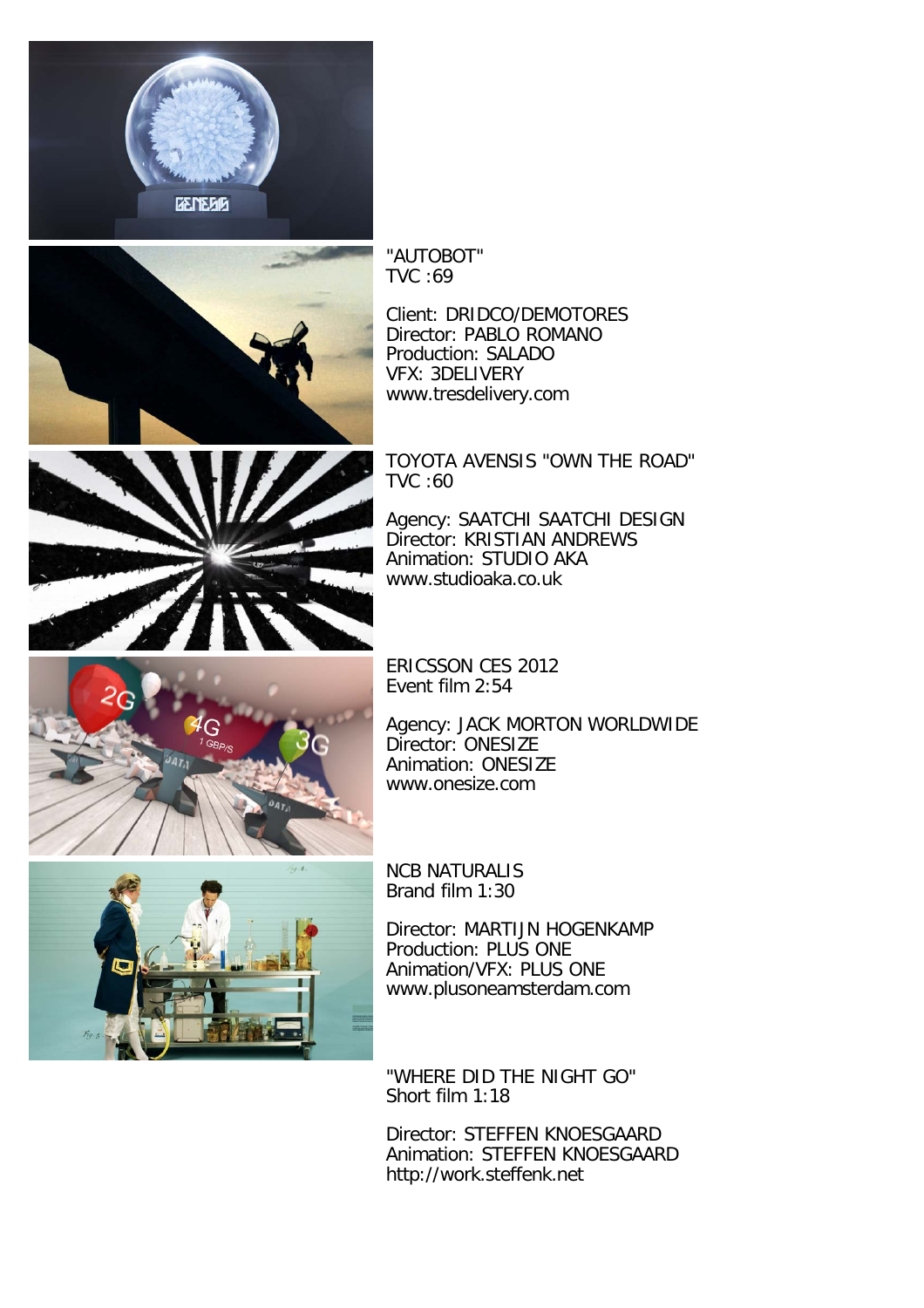



"HOOKED" Short film 2:50

Director: CYBERTIME Animation: CYBERTIME www.cybertime.at



"NO PETS ALLOWED" Feature pitch trailer 1:52

Director: HEADLESS Production: SIXBIRDS, STUDIO NEST Animation: HEADLESS PRODUCTIONS, STUDIO NEST www.headless.es http://opensource.nestanimation.com



"THE CHASE" Short film trailer :50

Director: PHILIPPE GAMER Production: NEXUS PRODUCTIONS Animation: SPACE PATROL http://spacepatrol.fr



WITCHER 2 Game intro 4:09

Director: TOMEK BAGINSKI Production: PLATIGE IMAGE Animation: PLATIGE IMAGE www.platige.com